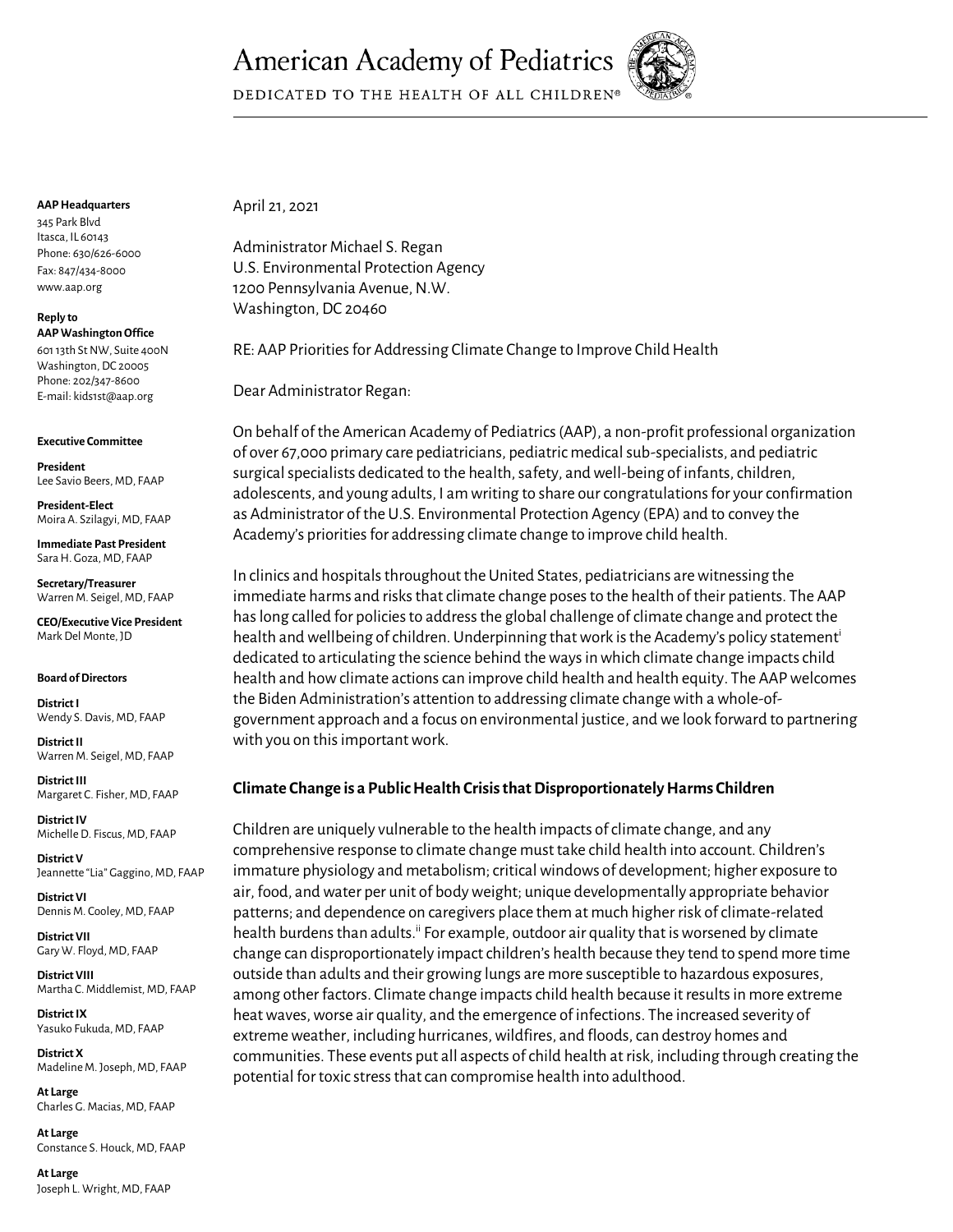Children from underserved communities and communities of color are more susceptible to the health risks posed by climate change. Inadequate investments in these communities, structural racism, and proximity to other environmental hazards contribute to environmental injustice that leaves children at greater risk. A comprehensive response to climate change must promote equity for these disproportionately at-risk communities and must specifically promote policies that protect children from climate change-related harms.

## **Federal Policy Opportunities to Address the Child Health Impact of Climate Change**

While the child health harms of climate change are many, climate actions can benefit child health in the shortand long-term, especially for poorer children and children of color. We have adequate scientific and economic evidence to justify decisive action to advance climate change mitigation that promotes child health. The following are our recommendations across several policy sectors.

## **De-Carbonizing the Electricity Sector**

According to EPA, power plant emissions generate over one-quarter of all U.S. greenhouse gas pollution. To decarbonize the electricity sector, comprehensive climate legislation and regulations should promote energy efficiency and renewable energy production at the federal, state, and local levels while decreasing incentives for continued production and consumption of carbon-intensive fuels such as coal, oil, and gas.

The AAP supported the Clean Power Plan (CPP) in 2015, and in 2018 and 2019 opposed the EPA's proposed attempts to undermine its effectiveness. The CPP would have limited carbon pollution from both new and existing fossil fuel-fired power plants. This policy would also have decreased air pollutants from power plants, such as particulate matter, and saved as many as 4,600 lives. In addition, it would have resulted in up to 90,000 fewer asthma attacks in children, and 180,000 fewer missed school days in the year 2030.iii EPA has clear authority to regulate carbon pollution from power plants, and we urge the administration to promulgate comprehensive regulations to rapidly reduce carbon emissions in the energy sector.

In addition, the AAP supports terminating federal subsidies and tax incentives for the production and transport of coal, oil, and gas, and increasing federal subsidies for clean, renewable energy sources such as wind, solar, and hydropower. The AAP also supports the implementation of an effective and equitable carbon fee and dividend regime to accurately reflect the true health costs of fossil fuel pollution. A recent analysis found that more than 300,000 Americans die each year from air pollution generated from fossil fuel use.<sup>iv</sup> It is critical that any such policy regime not undermine essential public health protections in the Clean Air Act, including the EPA's authority to regulate carbon pollution under section 111(d). EPA's proven authority to regulate hazardous air pollutants under the Clean Air Act, twice affirmed by the U.S. Supreme Court<sup>y, vi</sup>, is a vital tool to address climate change and protect health.

Due to the urgency of addressing climate change, comprehensive climate legislation must not weaken existing avenues of reducing carbon pollution, such as EPA's Clean Air Act authority. The AAP would oppose decarbonization legislation that eliminates these essential public health protections.

### **Reducing Carbon Pollution from Transportation**

Transportation emissions already account for more than one-quarter of U.S. greenhouse gas emissions and are expected to rise, making transportation a key priority for climate action. Decarbonizing transportation can also directly benefit child health through improved safety and increased opportunities for physical activity. vii The best available science suggests that tailpipe emissions may be responsible for 1 in 5 children who develop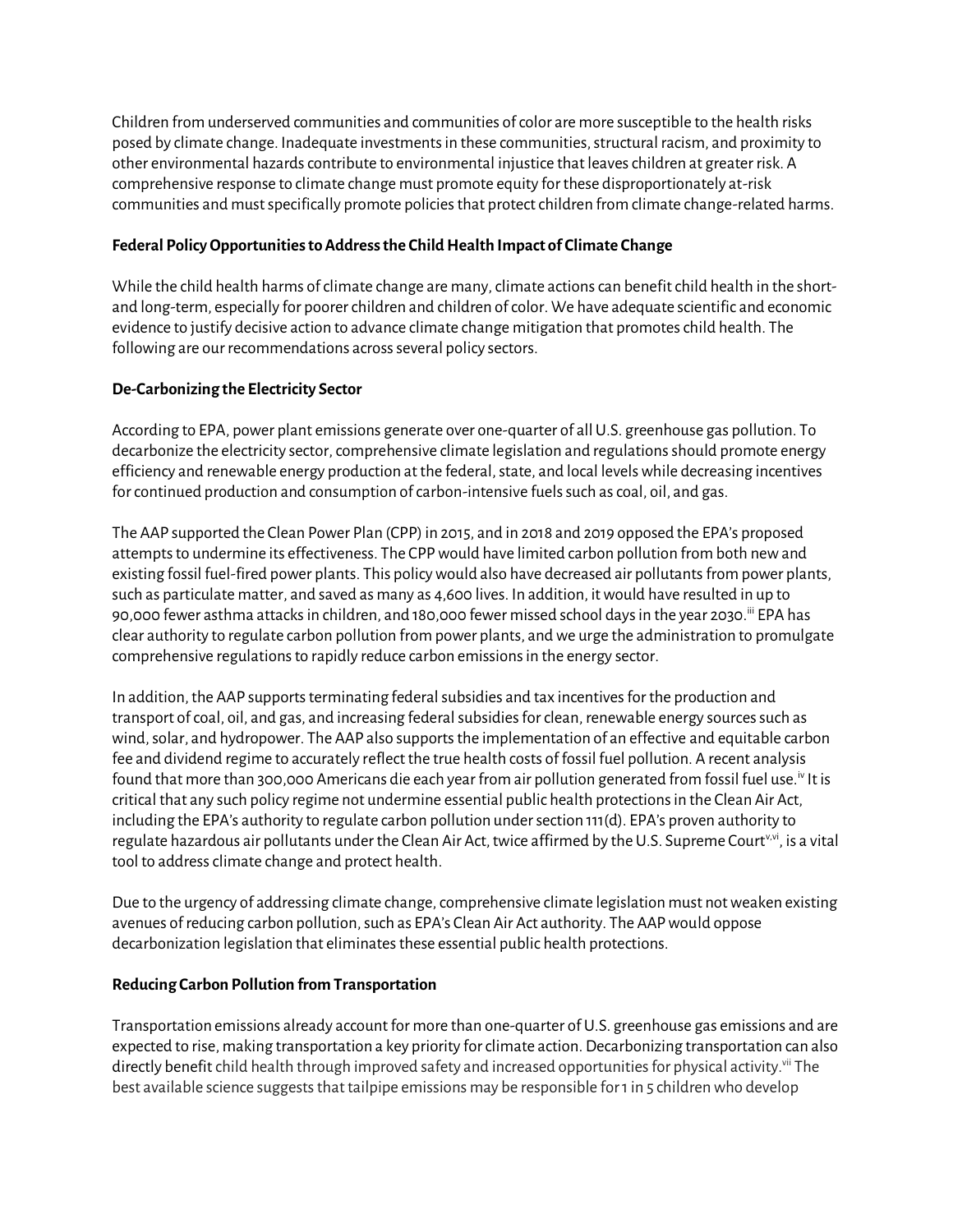asthma.viii Via reduced emissions alone, clean transportation is estimated to prevent 120,000 premature deaths by 2030 and 14,000 annually thereafter in the U.S. $i<sup>x</sup>$ 

Other studies have shown that the health benefits of lower-emission motor vehicles are increased when combined with the promotion of active travel such as walking or biking, which reduces the prevalence of chronic diseases such as diabetes, dementia, ischemic heart disease, and cancer.x,xi The overall health benefits of such transportation strategies have been shown to save billions in public health spending.<sup>xii</sup> Comprehensive climate legislation and regulationsshould include expanding public transportation and increasing construction of safe bikeways and walkways, which, reduce greenhouse gas emissions, promote healthy childhood weight through active transportation, and support social cohesion .We encourage the EPA to work closely with the U.S. Department of Transportation on shared priorities for safer and more sustainable transportation and infrastructure.

# **Modernizing the Food System to Reduce its Carbon Footprint**

Strategies aimed at shifting food systems to decrease greenhouse gas emissions offer further potential to address environmental concerns while dramatically promoting child health.<sup>xiii</sup> The adoption of more plantbased diets in line with current dietary guidelines could reduce global mortality by 6–10% and food-related greenhouse gas emissions by 29–70% by 2050 with global net health benefits from diseases like diabetes, heart disease, stroke, and cancer valued between US\$1-31 trillion.<sup>xiv</sup> In order to realize the full health benefits of such dietary change, evidence suggests that special attention must be given to reducing red meat consumption<sup>xv</sup> and controlling sugar levels in more sustainable diets.<sup>xvi</sup> In addition, it is important to support efforts to improve the adaptability and resilience of our food system, through research, development, and implementation of technologies and strategies that promote crop resilience, support regenerative agriculture, and reduce the greenhouse gas contributions of animal agriculture. We encourage the EPA to collaborate with the U.S. Department of Agriculture to support sustainable agriculture and dietary practices that promote human health and environmental health.

# **Promoting Sustainable Community Development**

Climate change policies that preserve, create, and expand natural green environments directly impact the mental health of populations, with the strongest benefits occurring during childhood. For example, an abundance of evidence suggests the relationship of public green spaces with greater mental wellbeing in a dose-dependent relationship.<sup>xvii</sup> xviii Prolonged exposure to green space specifically during childhood has been shown to decrease independently the risk of a wide range of mental illness later in life.  $xix \times w$  While the exact mechanisms are still being studied, research has shown that exposure to the natural environment decreases harmful thought patterns<sup>xxi</sup> and can even impact brain structure and development.<sup>xxii</sup> The importance of natural environments early in life has been substantiated with studies showing improved cognitive development and function with increased green space exposure.<sup>xxiii</sup> In urban areas, green spaces and foliage can also mitigate the health harms from excessive heat. Adopting urban planning designs that incorporate open green spaces, walkability, reduced dependence on automobile transit, and climate change resilience while minimizing sprawl will decrease emissions while promoting child health. These should include remediation of historically underinvested communities that suffer from higher temperatures associated with high concentration of impermeable surface and lack of tree canopy. xxiv

# **Prioritizing Health Care Sector Mitigation and Adaptation**

The U.S. health care sector is a major contributor to climate change, producing as much as 10% of US greenhouse gas emissions.<sup>xxv</sup> At the same time, health care systems are contending with consequences of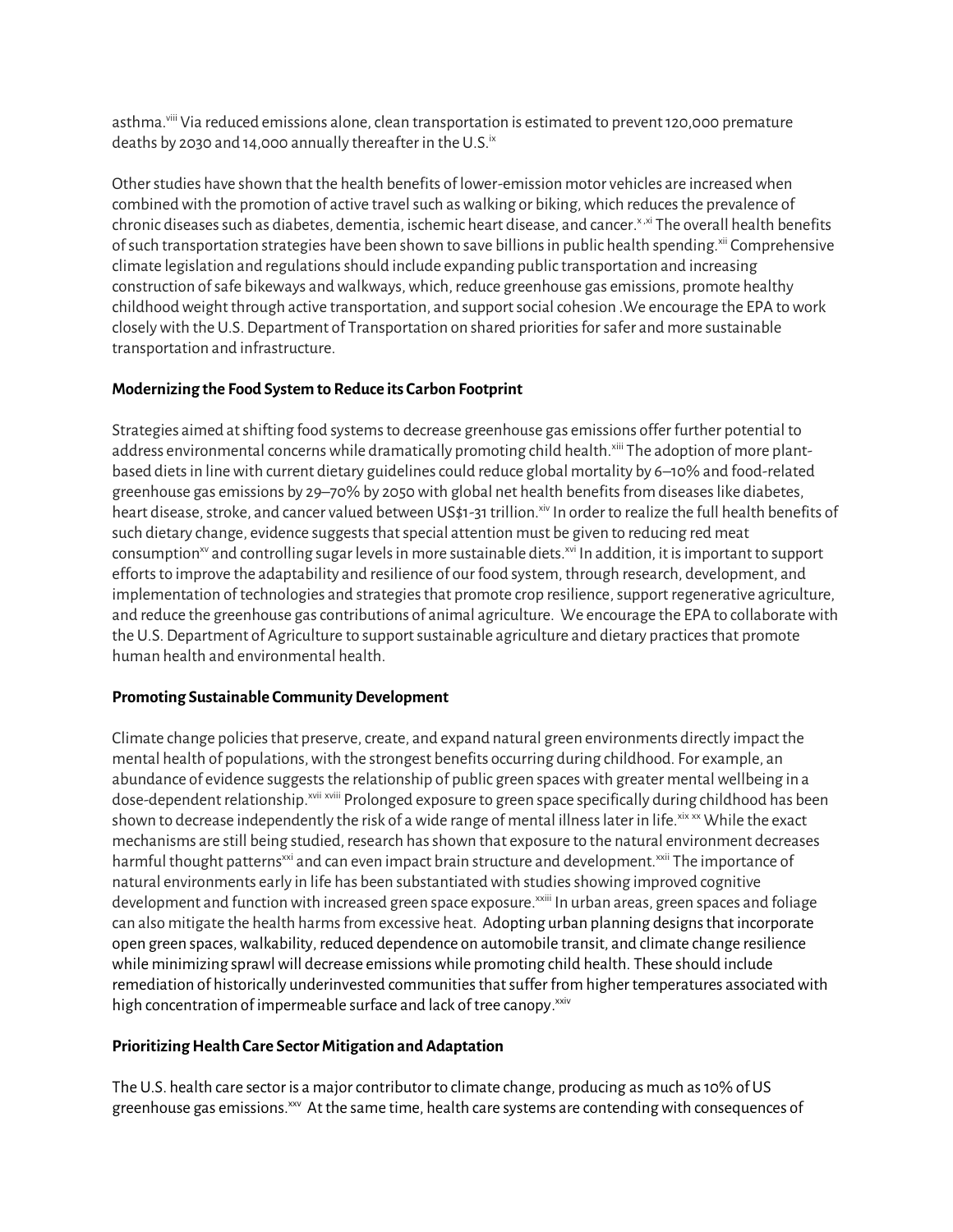climate change on patients and communities, and health care institutions also play an important role in communities' resilience in the face of climate change related events.

To address the broad array of negative child health effects from climate change, it is essential that federal policies promote energy efficiency and the adoption of clean energy in the health care sector, as well as the adaptation, preparedness, and resilience of hospitals and health systems. Energy efficiency and clean energy can be important components of reducing the cost of health care delivery. We also encourage the development of essential adaptation strategies, and assisting state and local governments, public health agencies, and health professionals in implementation of these strategies. Disaster preparedness and response efforts should include the specific needs of children. National and international policymaking efforts should include extensive input from stakeholders in the health sector, as today's hearing demonstrates. In addition, health students and practicing professionals must receive education about climate change and health, including climate-associated effects on clinical practice such as management of chronic diseases during periods of extreme heat or poor air quality and alterations in the safety and efficacy of prescription medications to adequately protect patients.

## **Pursuing Additional Adaptation Strategies**

In addition to mitigation efforts such as achieving net-zero carbon emissions, comprehensive climate legislation must include additional adaptation measures to protect children and their families from the effects of climate change that inevitably will occur and are already occurring. These include developing and implementing effective early-warning systems for extreme weather events, and physical protection against those events. Federal policy should also support improved surveillance of climate-associated infectious diseases, including new and emerging pathogens. Finally, we encourage federal policy to promote enhanced community resilience, and an emphasis on redressing the environmental justice concerns climate change presents. Children's safety from climate change should not depend on the color of their skin, their parents' income, or the zip code in which they were born.

### **Making Global Progress through Effective International Diplomacy**

Another crucial tool is the use of diplomacy and international cooperation to support global action in response to the climate crisis. The AAP supported the Paris Agreement to engage the global community in emissions reduction targets and welcomes the administration's decision to re-enter the agreement. We encourage a focus on setting bold U.S. commitments under that agreement as part of any comprehensive legislative response to climate change. In addition, we urge you to underscore the health imperative for taking decisive and coordinated global action in ongoing diplomacy around this vital issue.

### **Promoting Response Strategies with Assessment of Health Benefits**

Every day, pediatricians confront a massive burden of chronic disease in children. Asthma, obesity, mental health, and long-term health effects related to premature birth are issues that we see in clinics across the nation. We have made tremendous progress in addressing these and other threats to children's health, and climate solutions are a way to further prevent some of these conditions or mitigate their severity. Plans for climate change mitigation present a tremendous opportunity to improve child health by maximizing the health benefits of environmental policies. Policies to promote cleaner air, facilitate active transportation, encourage more sustainable diets, and develop more connected communities can lead to enormous child health gains while preserving a healthy, sustainable environment in which generations of children can thrive.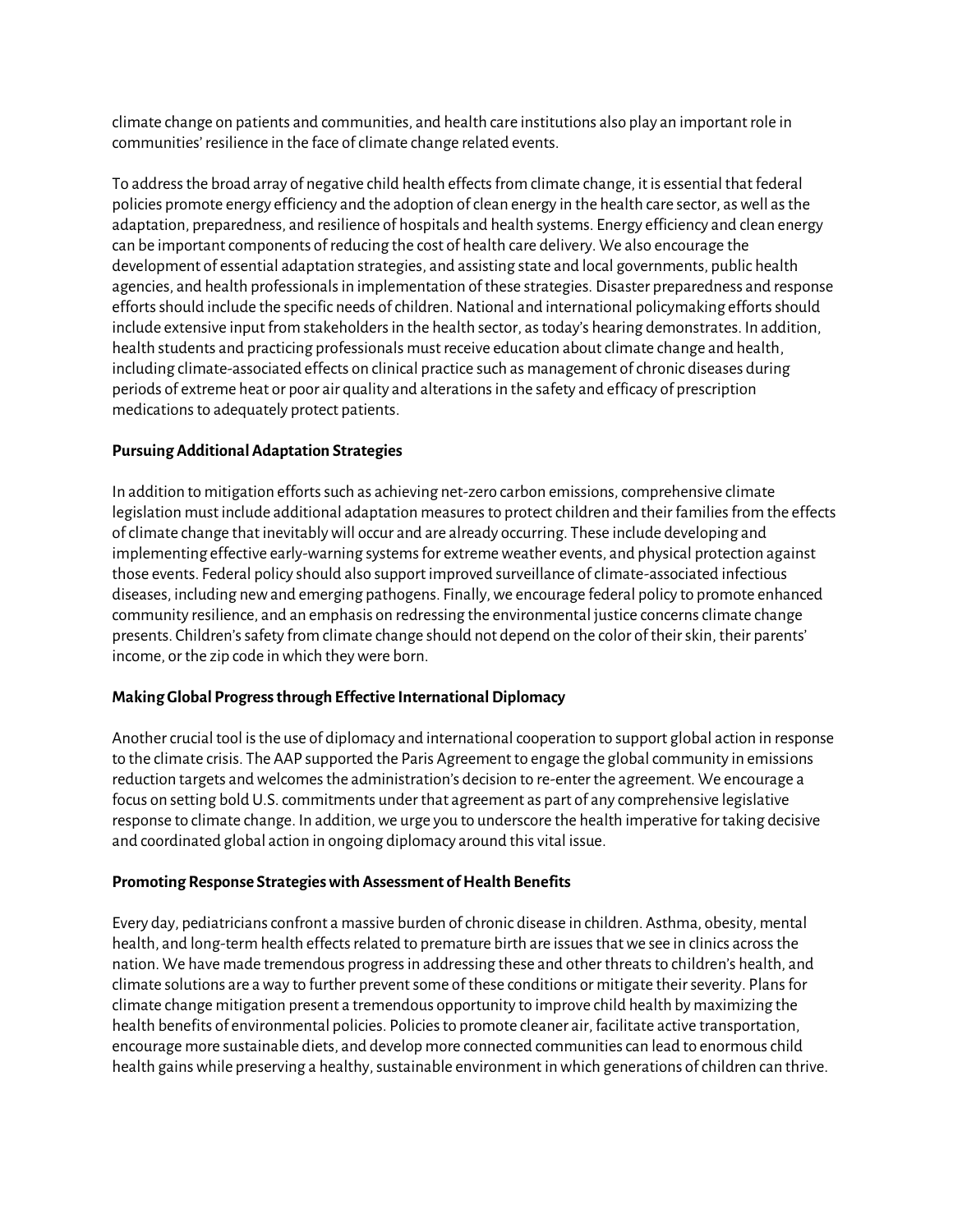Reducing the carbon footprint of other sectors can also yield important child health co-benefits. For example, accessible public and active transportation, plant-based food availability, and green spaces can directly contribute to child health and wellbeing through increased physical activity and improved nutrition while at the same time reducing carbon pollution. Additional research into the health benefits of various decarbonization strategies could help policymakers choose the smartest investments to maximize co-benefits. The federal government currently provides no funding for such research, so directing funding for the research, surveillance, reporting, and tracking of climate-associated health effects would strengthen future comprehensive climate legislation.

While climate change disproportionately impacts child health, decarbonization efforts also present an enormous opportunity to improve child health by maximizing the co-benefits of carbon pollution reduction. Reducing emissions of hazardous traditional air pollutants such as particulate matter, sulfur oxides, and air toxics along with carbon dioxide can yield greater health outcomes for children. Child exposure to hazardous air pollutants can cause direct health impacts such as neurologic deficits, respiratory tract illness, asthma exacerbations, and decreased lung function, xxvi,xxvii leading to downstream effects including increased school absences, emergency department visits, and hospitalizations.<sup>xxviii,xxix,xxx,xxxi</sup> Studies have also found associations between ambient air pollution and post-neonatal infant mortality, xxxii,xxxiii low birth weight, xxxiv,xxxvi,xxxvi,xxxvii and preterm birth. xxxviii, xxxix, xl, xli

Future decarbonization efforts should prioritize this potential for drastic improvements in child health outcomes through leveraged reductions of multiple pollutants within efforts to reduce greenhouse gas emissions. The AAP also urges the EPA to strengthen the National Ambient Air Quality Standards (NAAQS) for ozone and particulate matter pollution to addressthe child health impacts of exposure to these pollutants, which are exacerbated by climate change. Decisions to maintain inadequate NAAQS under the previous administration leave children at risk. In addition, the history or racial inequities and environmental racism means that the negative health effects from NAAQS that are insufficiently protective disproportionately burden low-income communities of color. This is a significant environmental justice issue, and we urge you to take decisive action to remedy it.

In order to maximize the child health benefits of the policy response to climate change, EPA and other agencies should fully account for child health benefits in rulemaking and sub-regulatory decisions. The administration should elevate children's health concerns in regulatory decision making through Executive Order and through the Office of Information and Regulatory Affairs. It is critical for child health benefits to be accounted for in any comprehensive climate policymaking because children are disproportionately impacted by climate change and fossil fuel extraction and combustion now, and policy interventions to improve child health have sustained and cumulative benefits.

### **Conclusion**

We appreciate the Administration's efforts to protect children and future generations from the health impacts of climate change. We hope that child health will be a key consideration as you develop any comprehensive response, and we would welcome opportunities to further support and contribute to your work. If you have any questions, please contact Zach Laris in our Washington, D.C. office at 202/347-8600 o[r zlaris@aap.org.](mailto:zlaris@aap.org)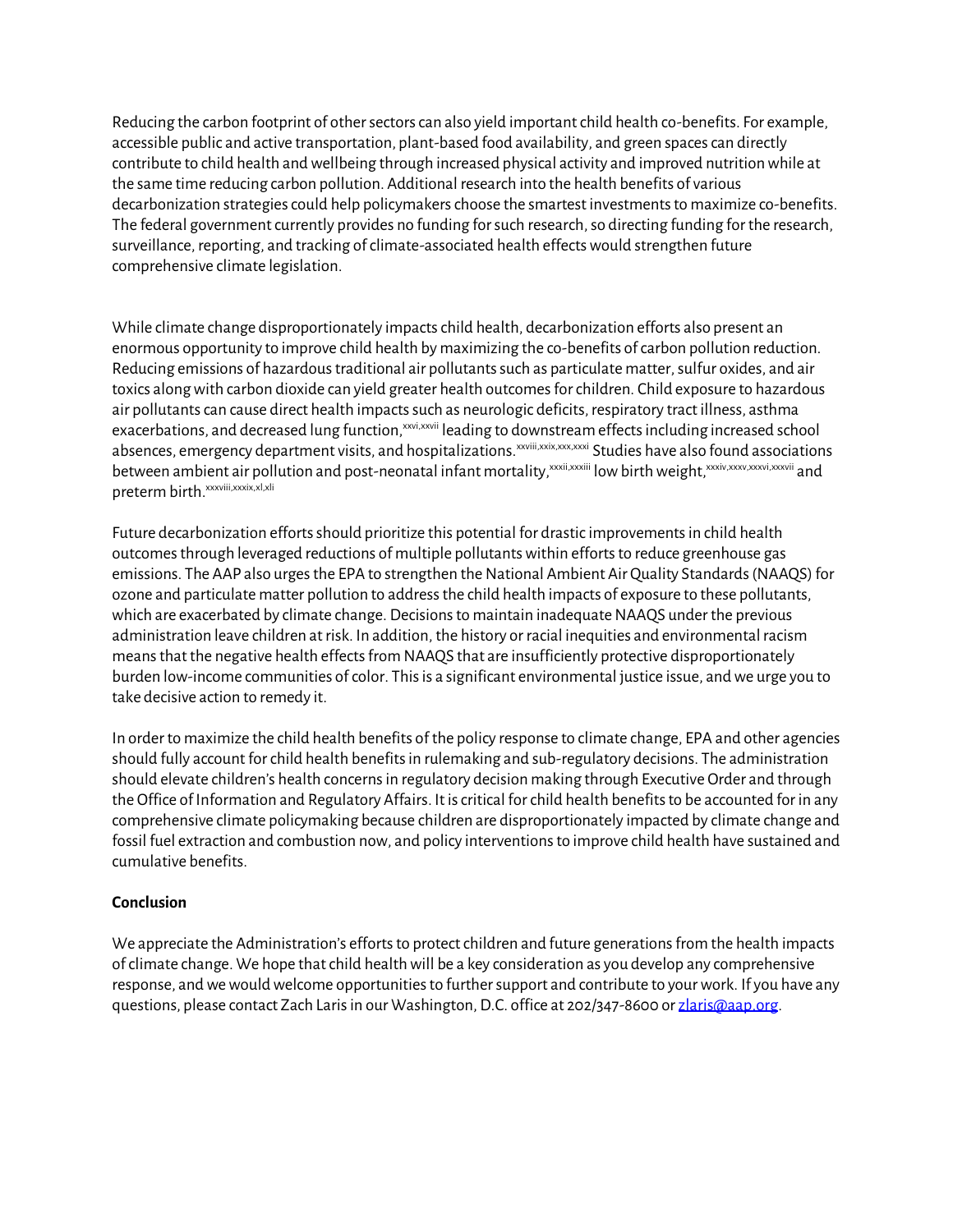Sincerely,

Lee Savio Beers, MD, FAAP President LSB/zml

CC: Gina McCarthy, White House National Climate Advisor

iii U.S. EPA. Regulatory Impact Analysis for the Proposed Carbon Pollution Guidelines for Existing Power Plants and Emission Standards for Modified and Reconstructed Power Plants. June 2014. EPA-542/R-14-002.

iv Vohra K, Vodonos A, Schwartz J, Marais EA, Sulprizio MP, Mickley LJ. Global mortality from outdoor fine particle pollution generated by fossil fuel combustion: Results from GEOS-Chem, *Environmental Research*. 2021 Apr 195:110754. https://doi.org/10.1016/j.envres.2021.110754.

<sup>v</sup> Massachusetts et al. v Environmental Protection Agency, 549 U.S. 497 (2007).

vi Utility Air Regulatory Group v Environmental Protection Agency, 573 U.S. 302 (2014).

vii Chang KM, Hess JJ, Balbus JM, Buonocore JJ, Cleveland DA, Grabow ML, Neff R, Saari RK, Tessum CW, Wilkinson P, Woodward A. Ancillary health effects of climate mitigation scenarios as drivers of policy uptake: a review of air quality, transportation and diet co-benefits modeling studies. Environmental research letters. 2017 Oct 27;12(11):113001.

viii Achakulwisut P, Brauer M, Hystad P, Anenburg SC. Global, national, and urban burdens of paediatric asthma incidence attributable to ambient NO2 pollution: estimates from global datasets. *Lancet Planetary Health*. 2019;3(4). doi:10.1016/s2542-5196(19)30046-4.

ix Shindell DT, Lee Y, Faluvegi G. Climate and health impacts of US emissions reductions consistent with 2 C. Nature Climate Change. 2016 May;6(5):503.

<sup>x</sup> Woodcock J, Edwards P, Tonne C, Armstrong BG, Ashiru O, Banister D, Beevers S, Chalabi Z, Chowdhury Z, Cohen A, Franco OH. Public health benefits of strategies to reduce greenhouse-gas emissions: urban land transport. The Lancet. 2009 Dec 5;374(9705):1930-43.

xi Jarrett J, Woodcock J, Griffiths UK, Chalabi Z, Edwards P, Roberts I, Haines A. Effect of increasing active travel in urban England and Wales on costs to the National Health Service. The Lancet. 2012 Jun 9;379(9832):2198-205.

xii Jarrett J, Woodcock J, Griffiths UK, Chalabi Z, Edwards P, Roberts I, Haines A. Effect of increasing active travel in urban England and Wales on costs to the National Health Service. The Lancet. 2012 Jun 9;379(9832):2198-205.

xiii Chang KM, Hess JJ, Balbus JM, Buonocore JJ, Cleveland DA, Grabow ML, Neff R, Saari RK, Tessum CW, Wilkinson P, Woodward A. Ancillary health effects of climate mitigation scenarios as drivers of policy uptake: a review of air quality, transportation and diet co-benefits modeling studies. Environmental research letters. 2017 Oct 27;12(11):113001.

xiv Springmann M, Godfray HC, Rayner M, Scarborough P. Analysis and valuation of the health and climate change cobenefits of dietary change. Proceedings of the National Academy of Sciences. 2016 Apr 12;113(15):4146-51.

xv Springmann M, Godfray HC, Rayner M, Scarborough P. Analysis and valuation of the health and climate change cobenefits of dietary change. Proceedings of the National Academy of Sciences. 2016 Apr 12;113(15):4146-51.

xvi Payne CL, Scarborough P, Cobiac L. Do low-carbon-emission diets lead to higher nutritional quality and positive health outcomes? A systematic review of the literature. Public health nutrition. 2016 Oct;19(14):2654-61.

xvii Wood L, Hooper P, Foster S, Bull F. Public green spaces and positive mental health–investigating the relationship between access, quantity and types of parks and mental wellbeing. Health & place. 2017 Nov 1;48:63-71.

xviii Shanahan DF, Bush R, Gaston KJ, Lin BB, Dean J, Barber E, Fuller RA. Health benefits from nature experiences depend on dose. Scientific reports. 2016 Jun 23;6:28551.

<sup>i</sup> Ahdoot S., Pacheco S.E., AAP Council on Environmental Health. Global Climate Change and Children's Health. Pediatrics. Nov 2015, 136 (5) e1468-e1484. Available at[: www.pediatrics.org/cgi/doi/10.1542/peds.2015-3233](file:///C:/Users/zlaris/AppData/Local/Microsoft/Windows/INetCache/Content.Outlook/1ZNDALJW/www.pediatrics.org/cgi/doi/10.1542/peds.2015-3233)

ii Sheffield PE, Landrigan PJ. Global climate change and children's health: threats and strategies for prevention. Environ Health Perspect. 2011;119(3): 291–298.